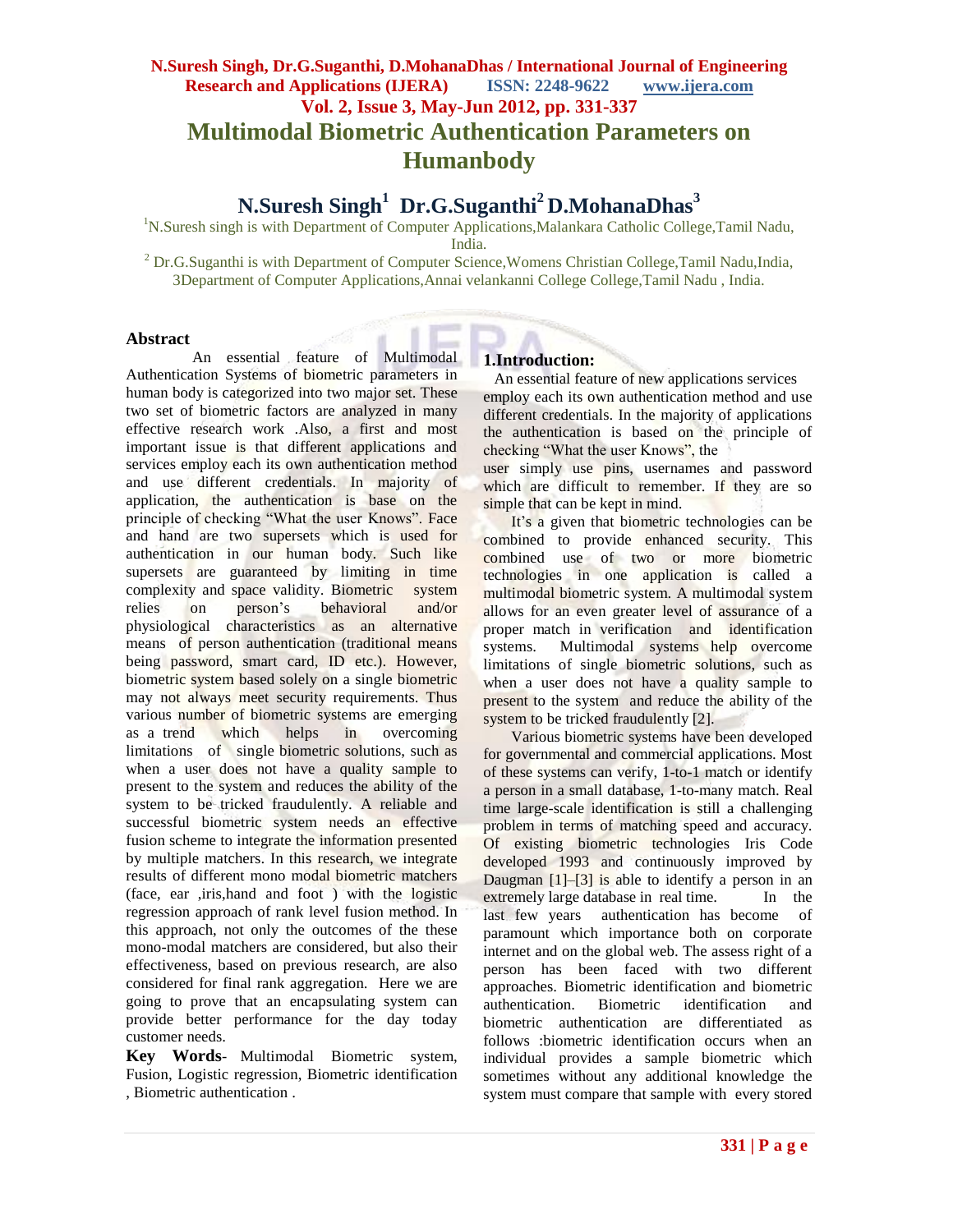record to identify a match. This is known as a oneto-many match ,and executed without any corroborating data. By contract ,biometric authentication occurs when an individual present a biometric sample and some additional identifying data, such as a photograph or password, which then compared with the sample for that individual. biometric authentication provides some inherent advantages as compared to other non-biometric identifiers .since biometric correspond to a direct evidence of personal identity versus possession of secrets which can be potentially stolen .Moreover, most of the times the biometric enrollment is executed in-person an in controlled environments making it very reliable for future use. Both engines try to check the user"s credentials before granting access to computer system. In some issues related to strong biometric authentication methods are still unsolved. In this paper we analyze the potentiality of multimodal authentication for the user based on two super set of parameters of human body .Face and hand has a set of biometric parameter which is used for authentication.

Biometric method is recognizing a person based on a physiological or behavioral characteristic. Biometric technologies are becoming the foundation of an extensive array of highly secure identification and personal verification solutions. Examples of physiological characteristics include handor finger images, facial characteristics, ear shapes, iris or retina characteristics etc. Behavioral characteristics are traits that are learned or acquired. Signatures, voice, keystroke, gait pattern etc. are example of behavioral characteristics.

Multiple biometrics could also involve multiple instances of a single biometric, such as, two fingerprints, two hands or two eyes.A reliable and successful multibiometric system needs an effective fusion scheme to combine the information presented by multiple matchers. The goal of fusion is to determine the best set of experts in a given problem domain and devise an appropriate function that can optimally combine the decisions rendered by the individual experts [4]. Evidences in a multibiometric system can be integrated in several different levels, such as, sensor level, feature level, match score level, rank level and decision level. Among all of the above fusion approaches, fusion at the sensor, match score, feature and decision levels have been extensively studied in the literature. Fusion at the rank level, however, is a new and significantly understudied problem [5], which has a high potential for efficient consolidation of multiple matcher"s outputs. Many multimodal biometric systems with various methods of fusion and strategies have been proposed over the last decade to achieve higher accuracy performance from the multibiometric systems. However according to our literature review, very few of these research concentrated on rank level fusion methods for combining multiple biometrics. Our aim in this paper is to combining different biometric matchers (iris, ear, face, hand and foot) using rank level fusion to increase the performance and reliability of a human authentication system.

## **2. Research motivation**

 From the last decade, several approaches have been proposed and developed for multimodal biometric authentication system. In 1998, a bimodal approach was proposed by L. Hong and A. K. Jain for a PCA-based face and a minutiae-based fingerprint identification system with a fusion method at the decision level [6]. In 2000, R. Frischholz and U. Dieckmann developed a commercial multimodal approach, BioID, for a model-based face classifier, a VQbased voice classifier and an optical-flow-based lip movement classifier for verifying persons [7]. In 2003, J. Fierrez-Aguilar and J. Ortega-Garcia proposed a multimodal approach including a face verification system based on a global appearance representation scheme, a minutiae-based fingerprint verification system and an on-line signature verification system based on HMM modeling of temporal functions, with fusion methods, sum-rule and support vector machine (SVM) userindependent and user-dependent, at the score level [8].The LSB method is used in my paper[4] the security method usimg the biometric parameter fingerprint. In the same year, Wang and others proposed a multimodal approach for a PCAbased face verification system and a key local variation-based iris verification system, with fusion methods at the matching score level by using unweighted and weighted sum rules.Aiming at the same issue, i.e., to reduce false acceptance and false rejection error rates, we fill the niche and develop a<br>multibiometric system incorporating three multibiometric system incorporating three unimodal experts for face, ear and iris. As, our main issue in this work is the fusion method, so, we use three established matching approaches for the three biometric traits. We can use neural network for face, eigenimage for ear and Hamming distance for iris. The multi monomodal matches are discussed below,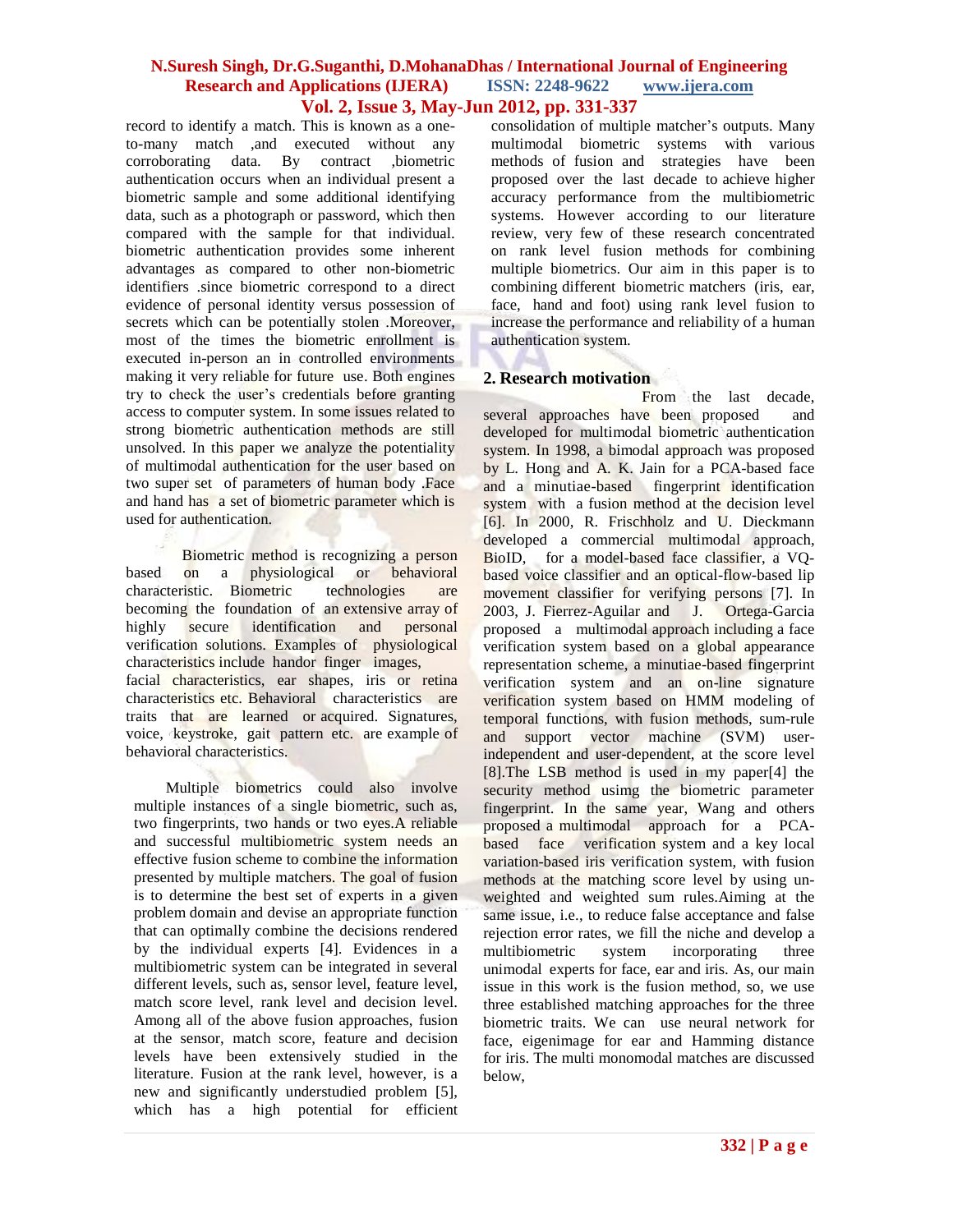## **A. Hand-geometry-based systems**

 The human hand provides the source for a number of physiological biometric features; the most frequently use the fingerprint, the palm print, the geometry of the hand and the geometry of fingers[9].



The Fig 1.Extracted contours of the hands showing the two reference points (V1 and V2).The two reference points are selected from the hand geometry,

(i) The valley between the little finger and the ring finger (point V1), and

(ii) The valley between the index finger and the middle



Fig 2.Principal lines of a palm 1. heart line; 2: head line; 3: life line



Fig. 3 segment of the heart line.

we were not able to obtain satisfactory results. finger (point V2).Point V1 is used to determine a subregion (120  $\times$  60 pixels) of the palm where a segment of the heart line (Fig.2) can be detected.

Table 1: FAR( false acceptance rates) and FRR results for the proposed system . Since systems based on finger characteristics provide low

| --- - - - - , <b>.</b> |  |  |                                         | F H P F-H H-P F-P F-H-P |
|------------------------|--|--|-----------------------------------------|-------------------------|
|                        |  |  | FAR 0.00 15.30 3.80 0.00 1.22 0.00 0.00 |                         |
|                        |  |  | FRR 1.20 13.00 1.40 1.15 1.10 0.30 0.20 |                         |

Table -1

F: finger-geometry features;H:hand-eometry features; P:palm-print features.Data given in percentage

## **B. Fingerprint**

In order to measure the sensor performance we have three different commercial minutia extractor for the feature extraction:

i) Neurotechnology, Veringer 6.0

ii) TST Biometrics, Basic SDK 2.1

iii) NIST, NIST2 SDK

 All of the above mentioned SDKs includes functionality to extract a set of minutiae data from an individual .Finger print image and compute a comparison-score by comparing one set of minutiae data with another. The image processing of obtaining the templates can be found in the each SDK documentation report. In my paper[4] the data embed in the ridges that produce a better result than the other authentication systems.



Fig.3.Fingerprint image using optical sensor/Line sensor

## **C. Nails Factor**

The nails on the finger should also be taken into consideration while studying about the hand. Ordinarily, these nails are at the tip of the fingers and help in protecting the fingers. The function of nails from the scientific point of view is to protect the tips of fingers so that the fingers do not get damaged or hurt by a blow from outside[10].The nail biometric can be use as secondary level of authentication factor.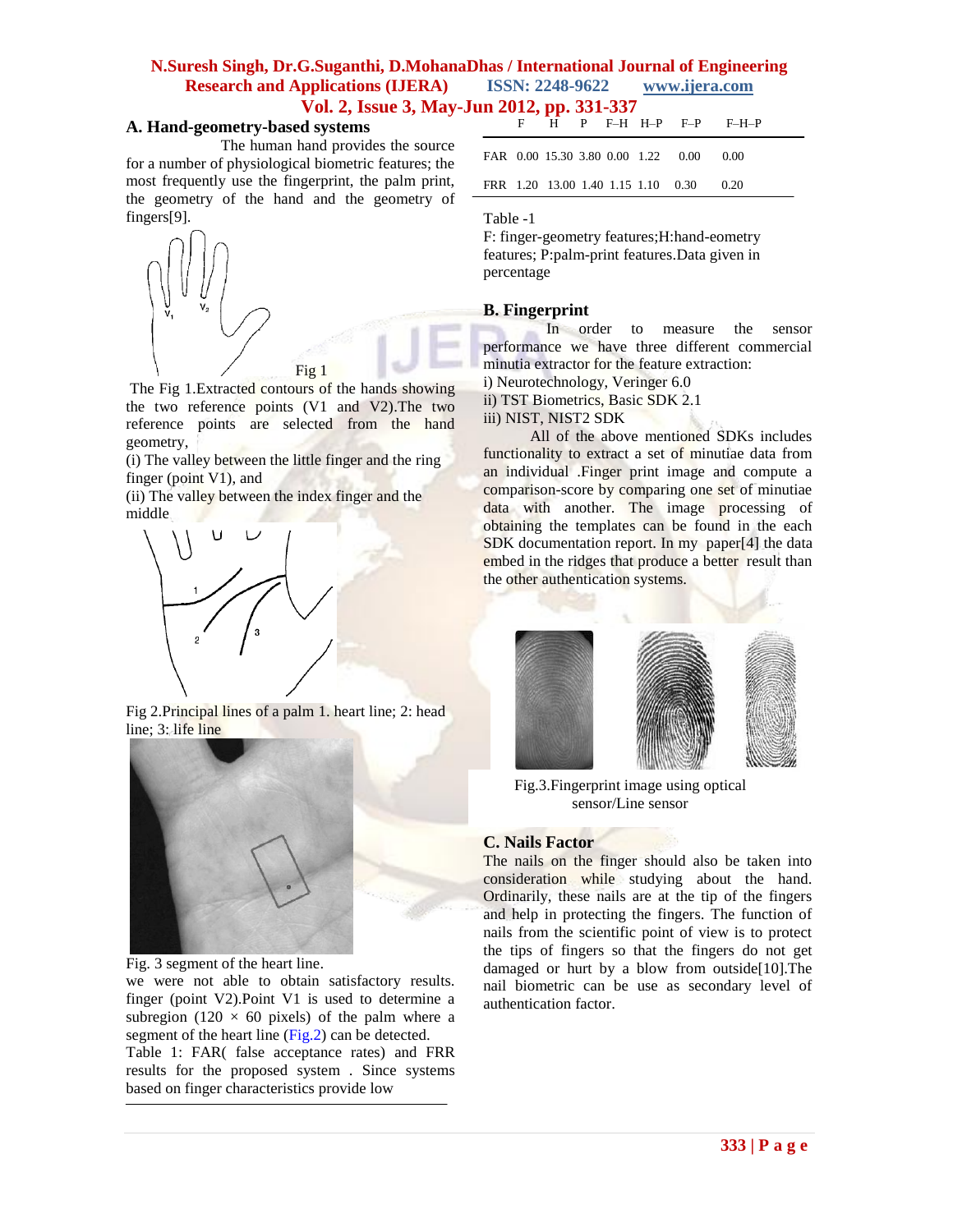

# 

## Fig 4.Different Types of Nails



Fig 5.Thumb as of paramount importance Main Parts of a Thumb

## **D. Face Matcher**

For the face matcher, we use holistic approach (all parts of the face images are used for training and recognition purposes). One of the most widely used representations of the face region which uses this approach is Eagan face [11], which is based on principal component analysis. Another approach is using neural network which is used in this work.

Global features of a face are used in this system. But as all the images in the database (FERET) [12] that we use in this system are in the size of 256x384 pixels, a neural network with 98304 (256x384) input nodes would be very large and time consuming and would need large scale memory for training and recognition purpose. For this, we employ pixel minimization technique, which is a very effective way to improve the network performance.

Since we are working with gray scale image whose pixels values are in the range 0-255, input images are normalized in the range of value 0-1. Higher value in the input node of a neural network causes difficulties in convergence. Transfer functions or adaptive functions do not except higher range of value. So the pixel values of the original images are converted into normalized images by dividing all the pixel values by 255, since 255 is the highest value of gray label. Normalized function [12] can be described by following equation –

## $\mathbf{I}_{\text{norm}} = \mathbf{I}/255$  **- - - -** (1)

 After normalize the input images, the pixels in the images are then minimized.

## **E.Nose Matching**

The following attributes of nose can be used for the authentication purpose which are Nose Highlight,Nose Selection,Nose Area and Nose Matching.In this Data Selection Module, the user has to select the data that is to be inputted (ie., input image) well as the user has to select the database images for the multiple nose region matching for face recognition system.Extract the Probe Image from Database Images





**Nose Area Selected** 



## **F.Ear matcher**

We initialize the ear matching process by acquiring the training set, i.e. the images of ear. Then we computer eigen vectors and eigenvalues on the covariance matrix of those images [11]. The M highest eigenvectors are kept. Finally, the known images are projected onto the image space, and their weights are stored. This process is repeated as necessary.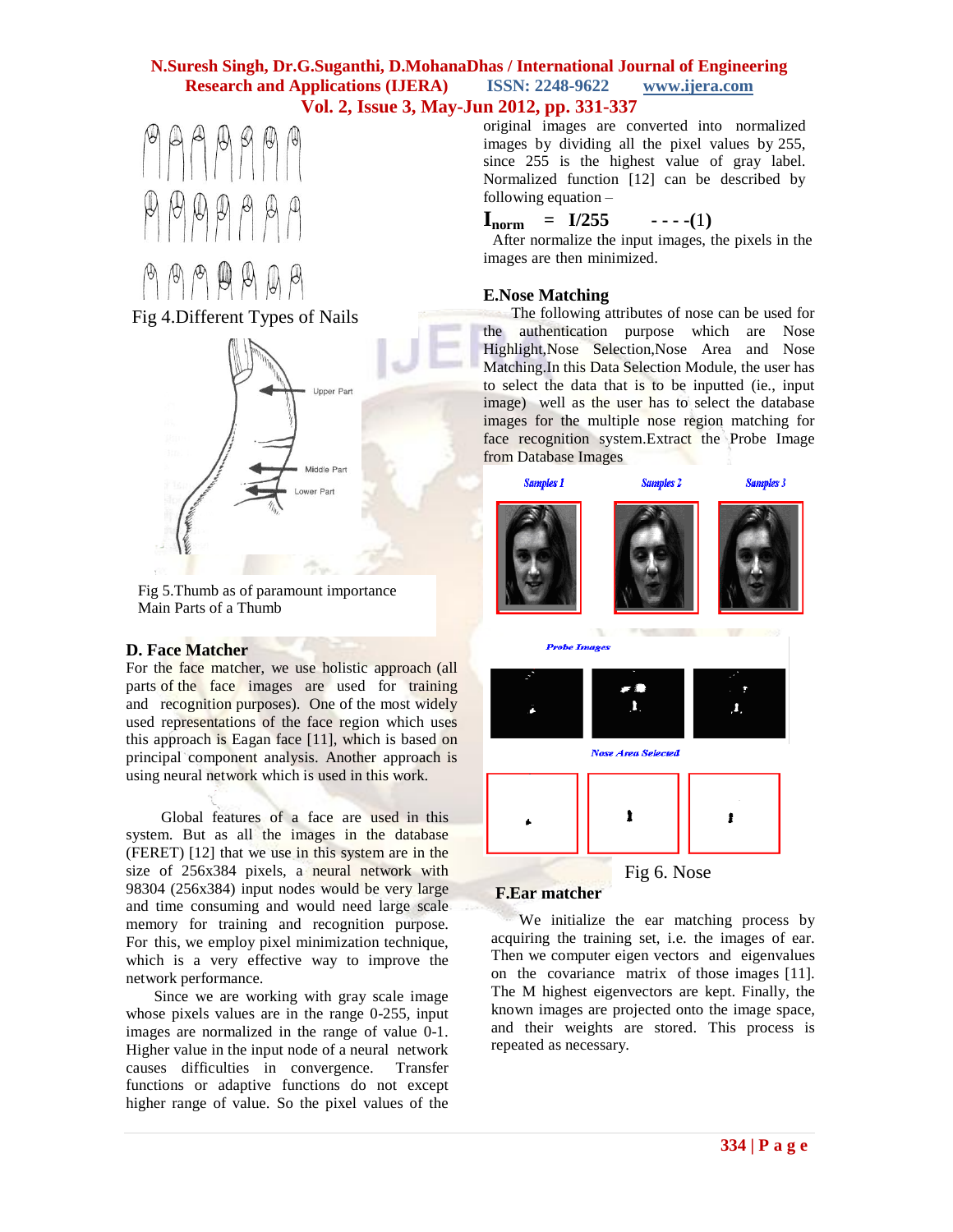



#### Fig. 7. Sample of average ear, and Eigenears

After defining the eigenspace, we project any test image into the eigenspace. An acceptance (the two images match) or rejection (the two images do not match) is determined by applying a threshold. Any comparison producing a distance below the threshold is a match [11]. The steps for recognition process can be summarized as follows:

1. When an unknown image is found, project it into eigenspace.

2. Measure the distance between the unknown image's position in eigenspace and all the known image's positions in eigenspace.

3. Select the image closest to the unknown image in the eigenspace as the match.

### **G.Iris Matcher**

The iris is a thin circular diaphragm, which lies between the cornea and the lens of the human eye. Formation of the unique patterns of the iris is random and not related to any genetic factors [13].

The iris recognition system is composed of a number of sub-systems, such as, segmentation locating the iris region in an eye image, normalization creating a dimensionally consistent representation of the iris region, feature encoding creating a template containing only the most discriminating features of the iris and matching final recognition of the test iris with the template.

The iris region can be approximated by two circles, one for the sclera boundary and another, interior to the first, for the pupil boundary. The eyelids and eyelashes normally occlude the upper and lower parts of the iris region. Also, specula reflections can occur within the iris region corrupting the iris pattern.



Fig 8. a) Eye image, b) Edge map of eye c) Edge map with only horizontal gradients d) Edge map with only vertical gradients

 In order to make the circle detection process more efficient and accurate, the Hough transform for the sclera boundary is performed first, then the Hough transform for the pupil boundary is performed within the iris region, instead of the whole eye region, since the pupil is always within the iris region. After that, eyelids are isolated by first fitting a line to the upper and lower eyelid using the linear Hough transform. This was eliminated using threshold, since reflection areas are characterized by high pixel values close to 255.

After segmentation, normalization is done to transform the iris region so that it has fixed dimensions in order to allow comparisons. The dimensional inconsistencies between eye images are mainly due to the stretching of the iris caused by pupil dilation from varying



Fig. 9. Stages of segmentation with eye image

levels of illumination. Other sources of inconsistency include, varying imaging distance, rotation of the camera, head tilt, and rotation of the eye within the eye socket. The normalization process produces iris regions, which have the same constant dimensions, so that two photographs of the same iris under different conditions can have characteristic features at the same spatial location. Also the pupil region is not always concentric within the iris region, and is usually slightly nasal. This must be taken into account if trying to normalize the "doughnut" shaped iris region to have constant radius.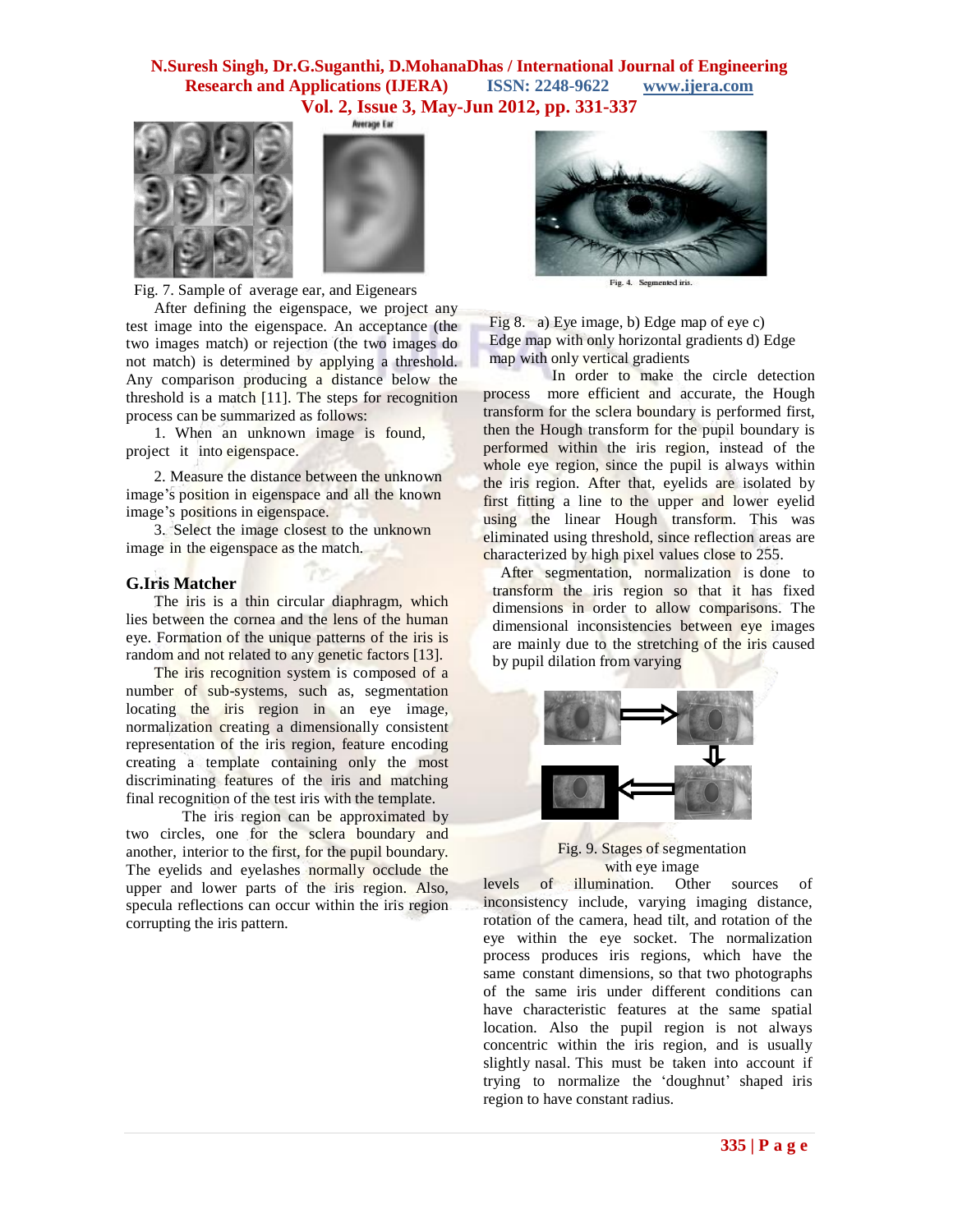We use the homogenous rubber sheet model [14], which remaps each point within the iris region to a pair of polar coordinates  $(r, \theta)$ , where  $r$ is on the interval [ $\theta$ ,  $I$ ] and  $\theta$  is an angle [ $\theta$ ,  $2\pi$ ].

## **H. Footprint Recognition**

Footprint identification is the measurement of footprint features for recognizing the identity of a user[15]. Footprint is universal, easy to capture and does not change much across time. Footprint biometric system does not require specialized acquisition devices. Footprint image of a left leg is captured for hundred people in different angles. No special lighting is used in this setup. The foot image is positioned and cropped according to the key points. Sequential modified Haar transform is applied to the resized footprint image to obtain Modified Haar Energy (MHE) feature. The sequential modified Haar wavelet can map integervalued signals onto integer-valued signals abandoning the property of perfect construction. The MHE feature is compared with the feature vectors stored in database using Euclidean istance. The accuracy of the MHE feature and Haar nergy feature under different ecomposition levels and combinations are compared. This method 92.375% percent accuracy can be achieved using HE feature. The heel portion of the leg is cropped as it is havingmore intensity at this portion. This cropping is doneusing built-in function. The heel portion is dividedinto blocks using Sequential Modified HaarTransform. Minimum MHE is selected from all thecalculated MHEs.



| S.no.                       | <b>Transform</b><br><b>Types</b>        | <b>Recognition</b><br>Accuracy $(\% )$ |
|-----------------------------|-----------------------------------------|----------------------------------------|
|                             | <b>DCT</b>                              | 83.64 142                              |
| $\mathcal{D}_{\mathcal{A}}$ | FT.                                     | 87.43 128                              |
|                             | <b>SHT</b><br>Sequential Haar<br>energy | 92.375 118                             |

Table 2

## **3.Result and Analysis**

 The main goal of our research is to improve the recognition performance of a biometric system by incorporating multiple biometric traits.The key to successful multibiometric systems is in an effective fusion scheme, which is necessary to combine the information presented by multiple domain experts. Fusion can be employed in different levels of a multimodal biometric system. In this work, we provide fusion at the rank level for consolidating the rank information produced by the three separate monomodal matchers. There are many ways for rank consolidation – such as, majority rule, positional methods, utilitarian methods, multistage methods etc. In this work, we use the positional method, which considers the relative position of the element in the ranked list. Plurality voting, Borda count, logistic regression etc. are the examples of positional method.Plurality voting approaches considers only the elements which are at the top of the ranked list. This approach creates the final list with the element at the top which appears at the top of the base lists for the highest time [16].

For iris, they use the CASIA Iris Image Database (ver 1.0) from the Chinese Academy of Science [17]. This version of CASIA database includes 756 black and white iris images from 108 eyes (hence 108 classes). For each eye, 7 images are captured in two sessions, where three samples are collected in the first session and four in the second session.

To build our virtual multimodal database, we randomly choose 600 iris images from 300 subjects of CASIA database.600 ear and 600 face images are also chosen from USTB and FERET database respectively. Then 300 iris images are used for training and 300 for testing purposes. The same technique is applied for ear and face databases to collect 300 training

samples for ear and 300 training samples for face. Then each sample of these 600 iris images is randomly combined with one sample of 600 ear images and one sample of 600 face images. Thus we obtained a virtual multimodal database containing 300 training and 300 testing multimodal samples.

We choose *0.2*, *0.5* and *0.3* as the weights for iris, ear and face respectively. The more the weight, the less the recognition rate of the system. This means, ear matcher gives us less accurate results than face or iris matchers. These weights are chosen by consequently executing and examining the system with the CASIA, USTB and FERET databases (for iris, ear and face